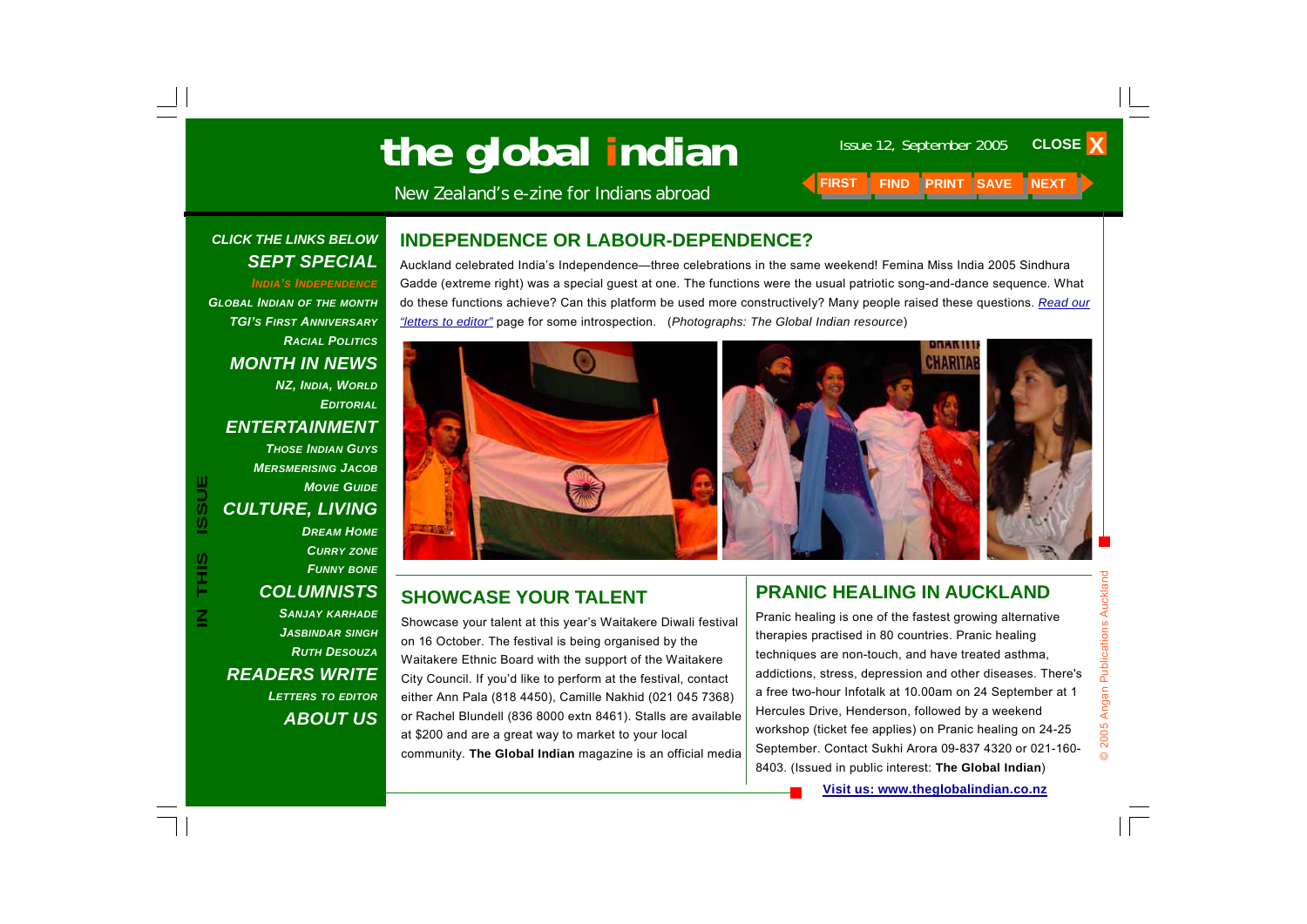*CLICK THE LINKS BELOW* 

#### **INDERTHE MONTH A BACK FIND PRINT SAVE NEXT CLOSE X**

#### *SEPT SPECIAL INDIA'S INDEPENDENCE GLOBAL INDIAN OF THE MONTH TGI'S FIRST ANNIVERSARYRACIAL POLITICSMONTH IN NEWS NZ, INDIA, WORLD EDITORIALENTERTAINMENT THOSE INDIAN GUYS MERSMERISING JACOBMOVIE GUIDECULTURE, LIVING DREAM HOMECURRY ZONE FUNNY BONE COLUMNISTS SANJAY KARHADE JASBINDAR SINGH RUTH DESOUZAREADERS WRITE LETTERS TO EDITOR ABOUT US*

**IN THIS ISSUE**

S<br>HH

**ISSUE** 

or a boy from a farming<br>family in Fiji, coming to New Zealand was a long journey, let alone aim to be a part-owner of one of the 'Big Four' international consultancies. But for someone who effortlessly combines Eastern values with Western culture, it's a natural progression. Please meet Brahma Sharma, an Aucklandbased partner in the global business services firm – KPMG. "Achieving partnership status, particularly in a foreign land, was a huge achievement for me," Brahma tells Vaibhav Gangan, in an interview for The Global Indian magazine.

Being part of a large global firm like KPMG has been a phenomenal experience for his

personal growth and the ability to help others. But his journey of success started pretty early on in his career when he decided to specialise in taxation consulting. "Well, I have done this for the last 25 years and have thoroughly enjoyed the experience," he adds. He has been the Head of Tax for KPMG New Zealand for many years. Starting this year, he has a new KPMG New

#### **"TAKE A DAY AT A TIME" – BRAHMA SHARMA**

Vaibhav Gangan



Zealand role of Head of Business Development for the whole firm. "This is an exciting and new challenge for me," Brahma reveals.

Born and raised in Fiji, Brahma is the youngest of four boys to parents who managed a farm and a general merchants store with dad becoming a practising priest (*pundit*) in his retirement. Looking back, Brahma has fond memories of his early childhood in Fiji. "Early life was full of great opportunities and experience - working on the farm before school, and in the store at lunch time and after school from early age to about 10 years – it was a beginning of a hardworking ethic," recalls Brahma.

He migrated to New Zealand in 1979 to pursue tertiary education after secondary schooling in Suva. Like most

teenagers, Brahma was split between two choices. "I had originally thought of studying law but decided on accountancy as it was a better option to study and work," he says. He completed a year of full-time studies and joined an accounting firm which later became KPMG. He then completed chartered accountancy qualification in Auckland followed by an MBA from the Massey University later. *Continued...*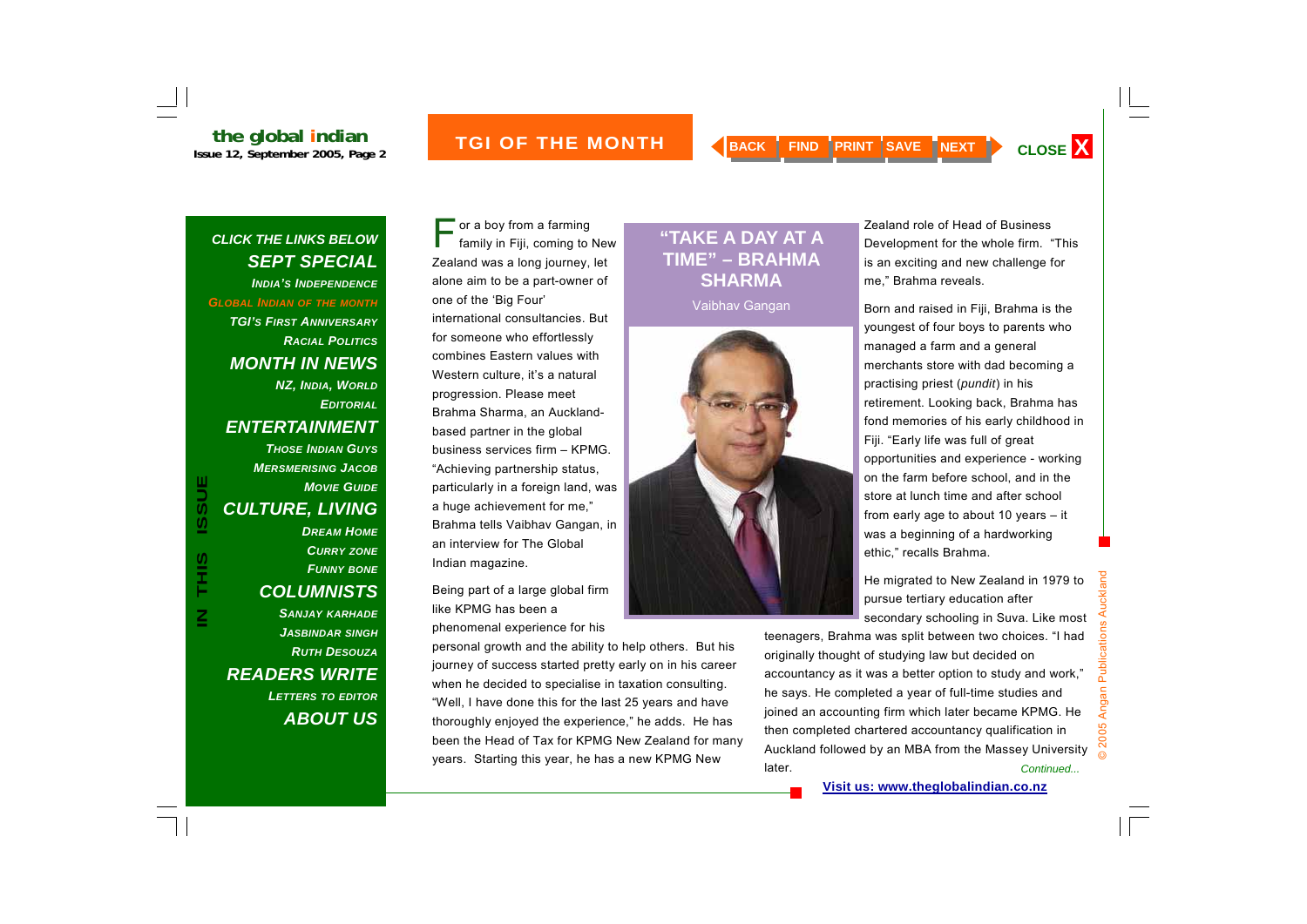#### *CLICK THE LINKS BELOW SEPT SPECIAL INDIA'S INDEPENDENCEGLOBAL INDIAN OF THE MONTH TGI'S FIRST ANNIVERSARYRACIAL POLITICSMONTH IN NEWS NZ, INDIA, WORLD EDITORIALENTERTAINMENT THOSE INDIAN GUYSMERSMERISING JACOBMOVIE GUIDECULTURE, LIVING DREAM HOMECURRY ZONE FUNNY BONE COLUMNISTS SANJAY KARHADE JASBINDAR SINGH RUTH DESOUZA*

*READERS WRITE* 

*LETTERS TO EDITOR*

*ABOUT US*

*Continued...* At a young age of 28, he became a partner with KPMG, being one of the youngest to be admitted to partnership in the firm. He's also part of a minority who have had only one employer throughout their career!

Brahma attributes most of his success to his parents in Fiji. "My parents are very strong advocates of good education and observance of the values of culture, tradition and religion," he says. Little wonder then that Brahma's day begins with offering a prayer "thanking the good Lord for everything given to me". Incidentally, the word '*Brahma*' is a Sanskrit word and means God or the ultimate truth. "The prayer is my motivation for the day – the goal for which is to do what I do well and, hopefully, be effective in making someone else's day!"

Making someone's day comes naturally to Brahma whose role models are Nelson Mandela and Mahatma Gandhi. As he puts it: "They both stood for something and were prepared to make incredible personal sacrifices to achieve their goals for others." He's actively involved with Rotary Club Auckland, and is an active member of the Institute of Directors, and a committee member of the Employers and Manufacturers Forum.

Even with such a busy schedule of professional and community commitments, Brahma maintains work/life balance. Married with a 16-year old son and a very supportive wife, Brahma is very much a family person. He plays squash, tennis and goes to the gym regularly with his son. A keen reader of novels, particularly those written by Indian authors, he loves listening to Hindi music, particularly ghazals. "I enjoyed the Jagjit Singh show in Auckland. I'm also a fan of A.R. Rahman and I'm definitely going to his concert in Sydney in September," Brahma concedes. Has being an Indian impacted his career? "While it does not directly mean much from a career point of view, how I approach what I do is still shaped by the fundamentals of my heritage - respect, understanding, tolerance of others."

What's his message for migrants? "Learn as much and as quickly as you can about the new environment, ways of doing things, a bit about politics and sports," Brahma advises. Do not expect others, particularly the work place, to change to your culture, he adds. It is good to educate others on your heritage but do not expect to change things. "This does not mean giving up your own culture– in fact it becomes even more important to focus on these  $-$  but there is a time and place for this  $-$  it may not be the work place," he concludes.

Finally, his take on life: take a day at a time and make the most of it! But that doesn't stop him from looking ahead. He hopes to learn Sanskrit and seek to spread that knowledge. "It would be a shame to lose the beauty of this wonderful language," he says. "I'm still looking for a guru to teach me." Anyone keen?

*Would you like to nominate someone as The Global Indian of the Month? Write to the editor.* **WANT TO** 

**NOMINATE?**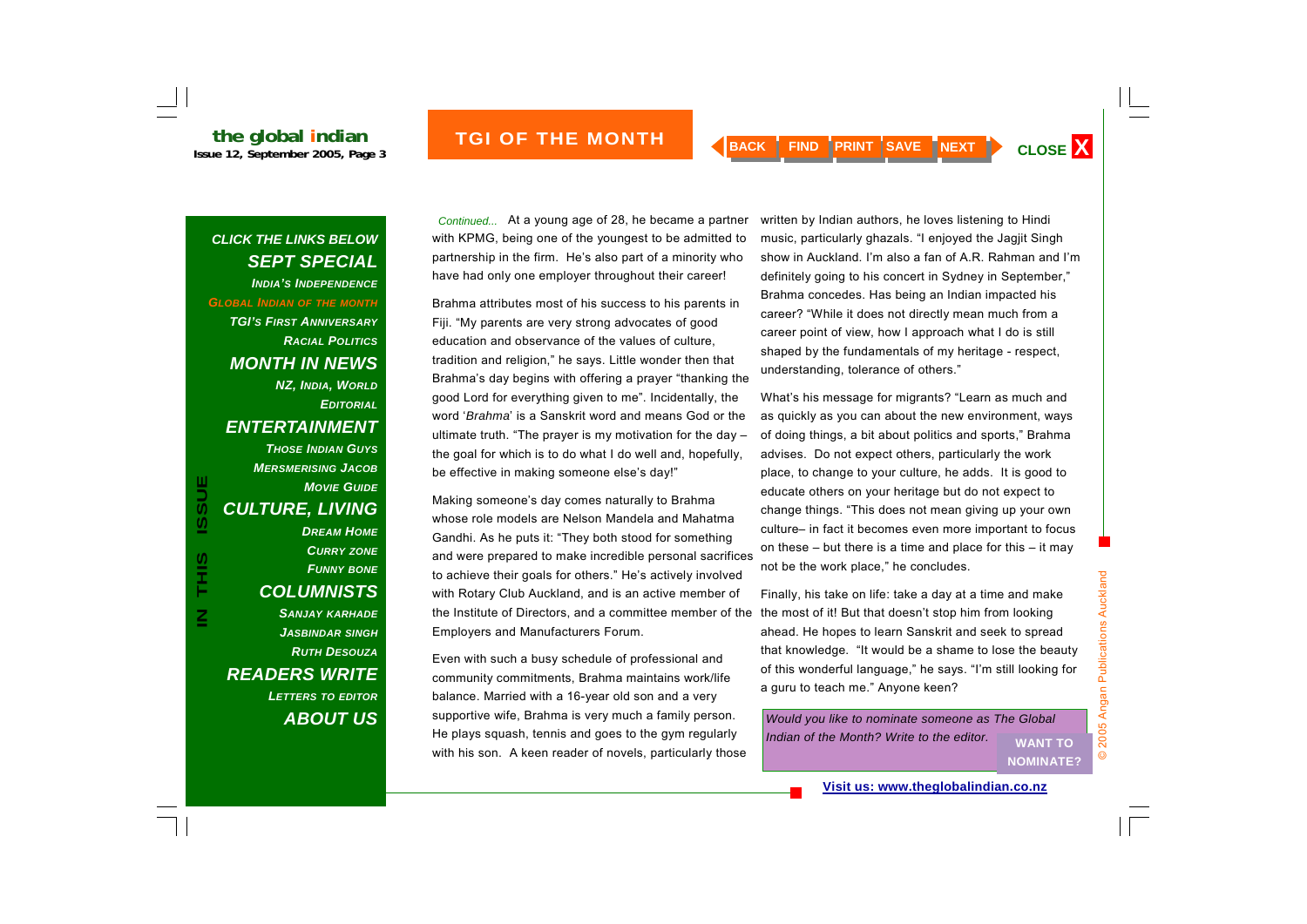*INDIA'S INDEPENDENCEGLOBAL INDIAN OF THE MONTH TGI'S FIRST ANNIVERSARY RACIAL POLITICSMONTH IN NEWS NZ, INDIA, WORLD EDITORIALENTERTAINMENT THOSE INDIAN GUYSMERSMERISING JACOB MOVIE GUIDECULTURE, LIVING* 

*DREAM HOMECURRY ZONE FUNNY BONE COLUMNISTS SANJAY KARHADE JASBINDAR SINGH RUTH DESOUZAREADERS WRITE LETTERS TO EDITOR ABOUT US*

#### **TGI'S FIRST ANNIVERSARY**

Sangeeta Anand

Yes, it's been a year since we first met you—our readers! It's been an eventful journey. We still remember our first subscription request. That was August last year. Since then your support has grown exponentially. Our August issue achieved a circulation of close to 20,000, giving us a readership of over 60,000. We could not have done it without you. It's time to celebrate and to thank you. Could there be a better way to celebrate than by rewarding you our readers and advertisers?

Here's how you can win a gift:

**Best "letter to editor" of the month:** if your letter is



chosen the best letter, you stand to a surprise gift.

**Tell-a-friend:** Recommend this magazine to 20 or more friends by sending their email addresses to us, and you can go in the draw to win a gift.

**Best article of the month:** If you have a story, poem, photo or experience to share, just email us, and if your article is published you can win a gift.

We also thank our advertisers. Their support and trust has made this journey enjoyable. If you have advertised with us in the last year, we are extending a special 50% discount to all our advertisers. Write to us for details. Once again, thank you everyone for your support. Let's keep the flame burning!

Restore a childhood, support CRY

<sup>W</sup>Even today, 50% of Indian children do not go to school; 17 million still work for a living. In the last 26 years, CRY has made a difference to the lives of over 1.37 million children.

Donate online: www.cry.org. Or mail a cheque or draft, including your postal address, to CRY, Global Operations, DDA Slum Wing (Barat Ghar), Bapu Park, Kotla Mubarakpur, New Delhi, 110 003, India.



© 2005 Angan Publications Auckland

2005

Angan Publications Auckland

**IN THIS ISSUE**

SIL<br>H

**ISSUE**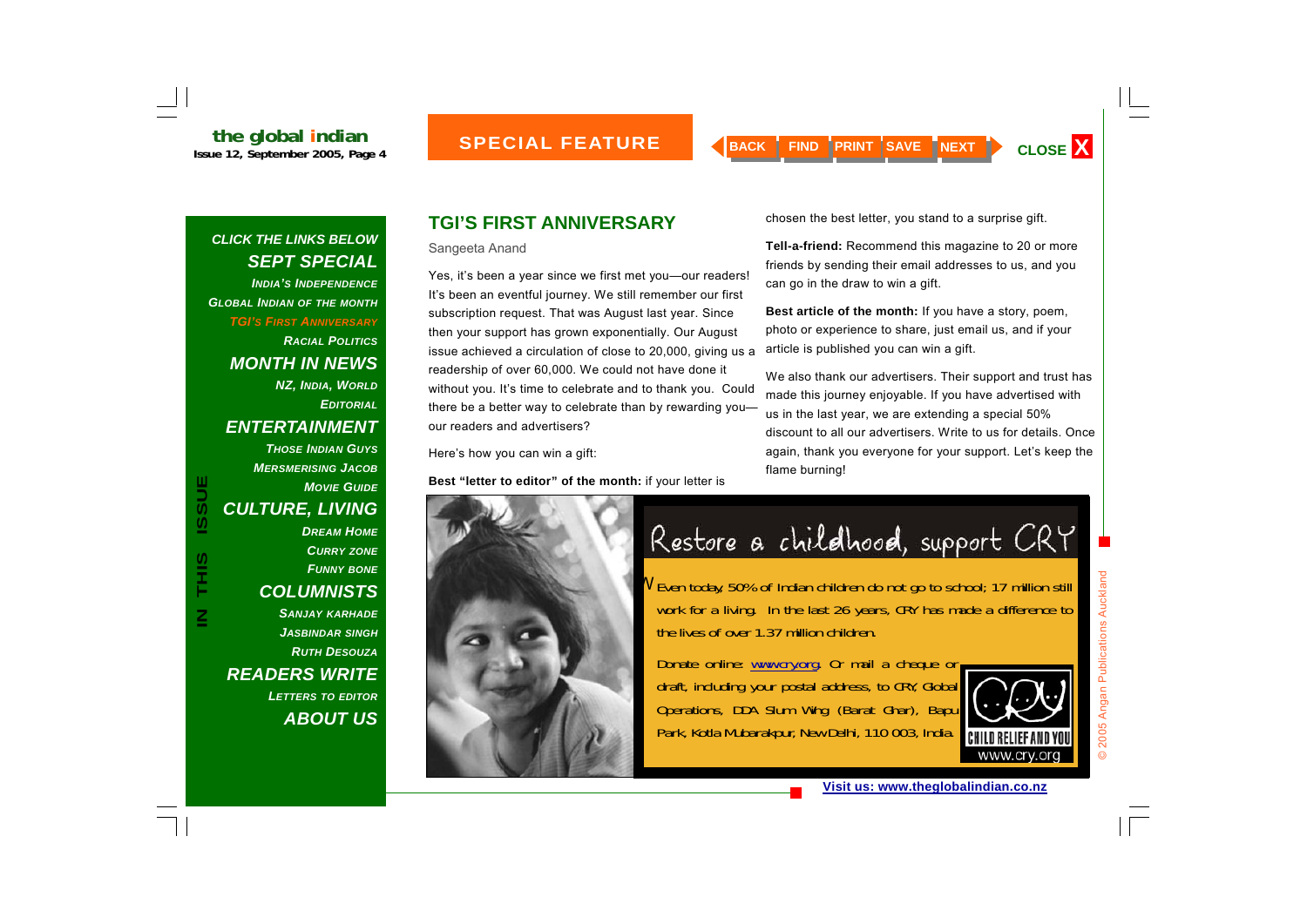*INDIA'S INDEPENDENCEGLOBAL INDIAN OF THE MONTH TGI'S FIRST ANNIVERSARYRACIAL POLITICS*

*MONTH IN NEWS* 

*NZ, INDIA, WORLD EDITORIAL*

*ENTERTAINMENT* 

*THOSE INDIAN GUYSMERSMERISING JACOBMOVIE GUIDECULTURE, LIVING DREAM HOMECURRY ZONE FUNNY BONE COLUMNISTS SANJAY KARHADE JASBINDAR SINGH RUTH DESOUZAREADERS WRITE* 

**IN THIS ISSUE**

SIHT<br>T

**ISSUE** 

*LETTERS TO EDITOR ABOUT US*

#### **THEY 'RE EXPLOITING OUR FEARS**

Anjum Rahman

A combination of the attacks on London and the up-coming election in New Zealand has put the Muslim community in the spotlight. Not that we haven't been here before. After the attacks on September 11, and the

Bali bombings, reverberations were felt here in New Zealand as well. The fear generated by these events requires a scapegoat, a target on which to vent itself.

In all the noise, the political basis for the attacks is lost. A long history of grievances that has been used by terrorists becomes forgotten, or even worse becomes linked to the terrorist acts and so loses legitimacy. So we forget about those injustices in our great fear, and in doing so, not only perpetuate them, but sometimes create new ones.

There are those who are waiting for the chance to exploit our fears for their own political ends.

I can't remember who said, "Truth is the first casualty of war". And so, in the political war, truth is set aside for innuendo, unsubstantiated claims and outright lies. The



**Advertise in The Global Indian and see your revenues grow Contact Vaibhav Gangan 021 251 4924 Email: sales@theglobalindian.co.nz**

politician knows that the target group will never get the media time or space to clear up the mess he has created. At the most, one or two issues will be addressed, the others left unanswered.

There is little room to stop the political mischief-maker. The institutions set up to protect minorities are as helpless as the minorities themselves. The Human Truth is  $t$  the first casualty of war".

Rights Act does not cover religion under the section related to speech. The Bill of Rights does not give precedence to freedom from discrimination over freedom of speech - to do so would be dangerous.

So the mischief-maker runs wild and free. His targets suffer the resulting backlash so that he can have another day in parliament. It doesn't seem right. That's why we need more minority representation in parliament, so that we can face the politician in his own space, especially when he refuses to come to ours. ( *Anjum is a chartered accountant in Hamilton and is currently a List candidate of the Labour Party.)* 

"I was nauseous and tingly all over. I was either in love, or I had smallpox." Woody Allen. ( Contributed by *Bharti Hira)*  **Thought of the month!** 

# **the global indian**

NZ's e-zine for Indians abroad

 $\odot$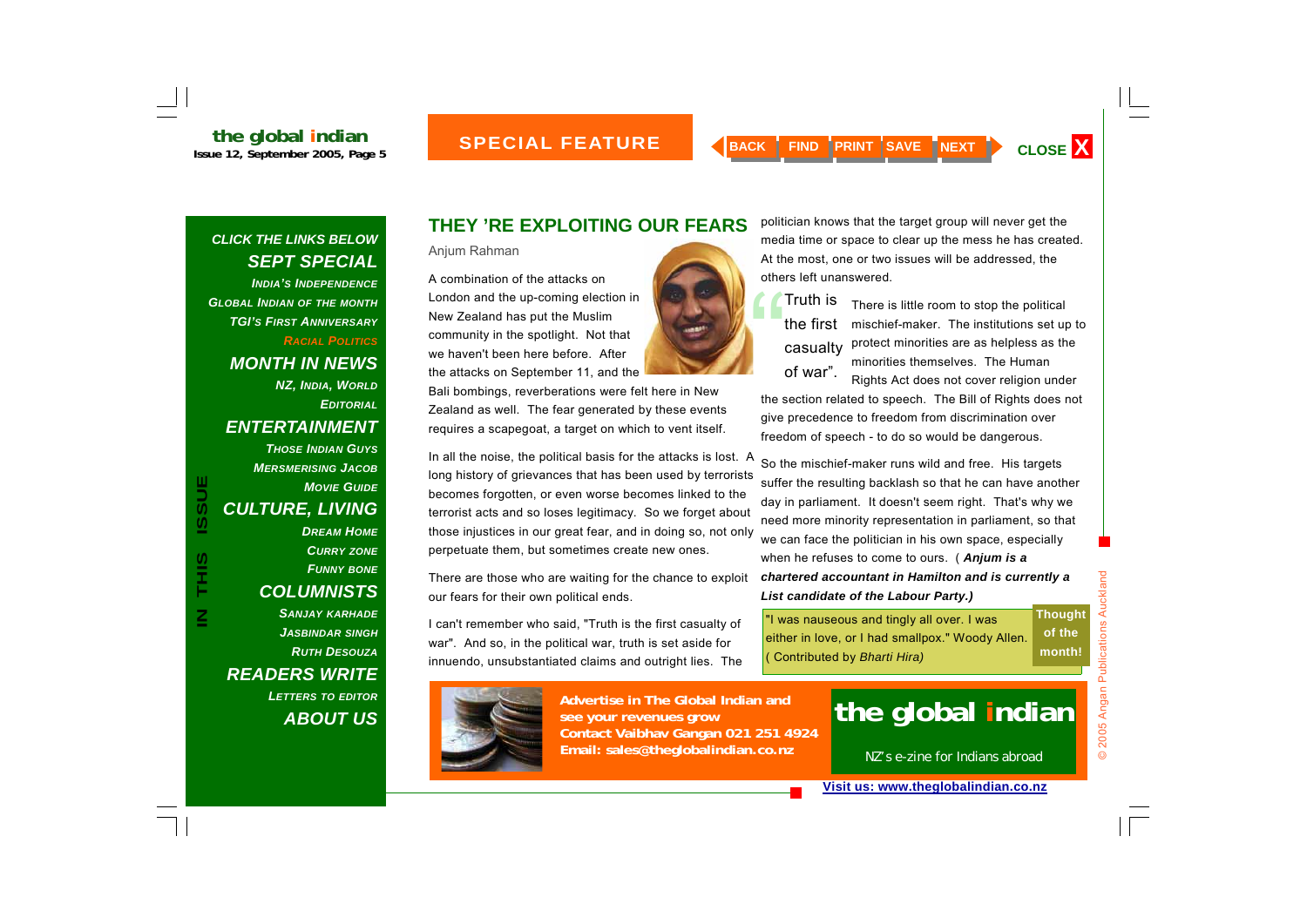*INDIA'S INDEPENDENCEGLOBAL INDIAN OF THE MONTH TGI'S FIRST ANNIVERSARYRACIAL POLITICSMONTH IN NEWS NZ, INDIA, WORLD EDITORIALENTERTAINMENT THOSE INDIAN GUYSMERSMERISING JACOBMOVIE GUIDECULTURE, LIVING DREAM HOMECURRY ZONE FUNNY BONE COLUMNISTS SANJAY KARHADE JASBINDAR SINGH*

**IN THIS ISSUE**

SHI<br>H

 $\overline{\mathsf{z}}$ 

ш

**USSI** 

*RUTH DESOUZA*

*LETTERS TO EDITOR*

*ABOUT US*

*READERS WRITE* 

#### **INDIAN SCHOOL IN NZ NEW ZEALAND CONSUMING A REAL PROPERTY OF A REAL PROPERTY OF A REAL PROPERTY OF A REAL PROPERTY OF A REAL PROPERTY OF A REAL PROPERTY OF A REAL PROPERTY OF A REAL PROPERTY OF A REAL PROPERTY OF A REAL PROPERTY OF A REAL PR**

A TGI correspondent

AUCKLAND—Bharatiya Samaj Charitable Trust will soon be opening an Indian school in Auckland where registered teachers will teach New Zealand curriculum and Hindi as a language, Jeet Suchdev, who heads the Trust, said. Later, other languages will be added. "The main objective is to provide our children with a flavour of Indian culture set within the excellent standards of the New Zealand curriculum," Jeet added. The school will initially offer primary school classes (Years 1 to 6) while gradually progressing to intermediate and secondary levels. After-school extra- curricular classes will make it easier for parents to pickup kids after work. While many have welcomed the initiative, some feel that this will hinder children from effectively integrating with the mainstream society - a crucial success factor.

### **MUMMY FOUND IN INDIA**

Overseas correspondent

Indian archaeologists have accidentally dug up the mummy of a youth of pre-Harappan era at Sinauli village in the northern state of Uttar Pradesh, in a startling find, which could pre-date the famed mummies of Egypt, India's state-owned broadcaster DD News reported. ''The mummy is about five feet tall and possibly dates back to 3500BC,'' Uttar Pradesh Tourism Minister Kawkab Hameed told DD News, indicating that it was a burial site. The excavation, which has fired the imagination of archaeologists, is being carried out by the Archaeological Survey of India (ASI) and may lead to vital clues to the country's ancient past in mummification. ''It may prove to be a startling excavation given the fact that mummies have so far been found only in Egypt,'' said the minister.

#### **U.S. STUDENTS HEAD TO INDIA**

Overseas correspondent

Graduate students from top schools in the United States, most from master of business administration programmes, are vying for internships at India's biggest private companies, reports the New York Times. "The India opportunity grabbed me," said Omar Maldonado, a student at the New York University, while talking to Saritha Rai. "I wanted to get a global feel for investment banking and not just a Wall Street perspective." He and Erik Simonsen, both 27, are spending three months at Copal Partners, an outsourcing firm with 100 analysts. They are part of a virtual invasion of India by American students, Saritha Rai writes in the New York Times.

India is not just a line on an American student's résumé, says Kiran Karnik, president of Nasscom (a trade body), "but also culturally fulfilling."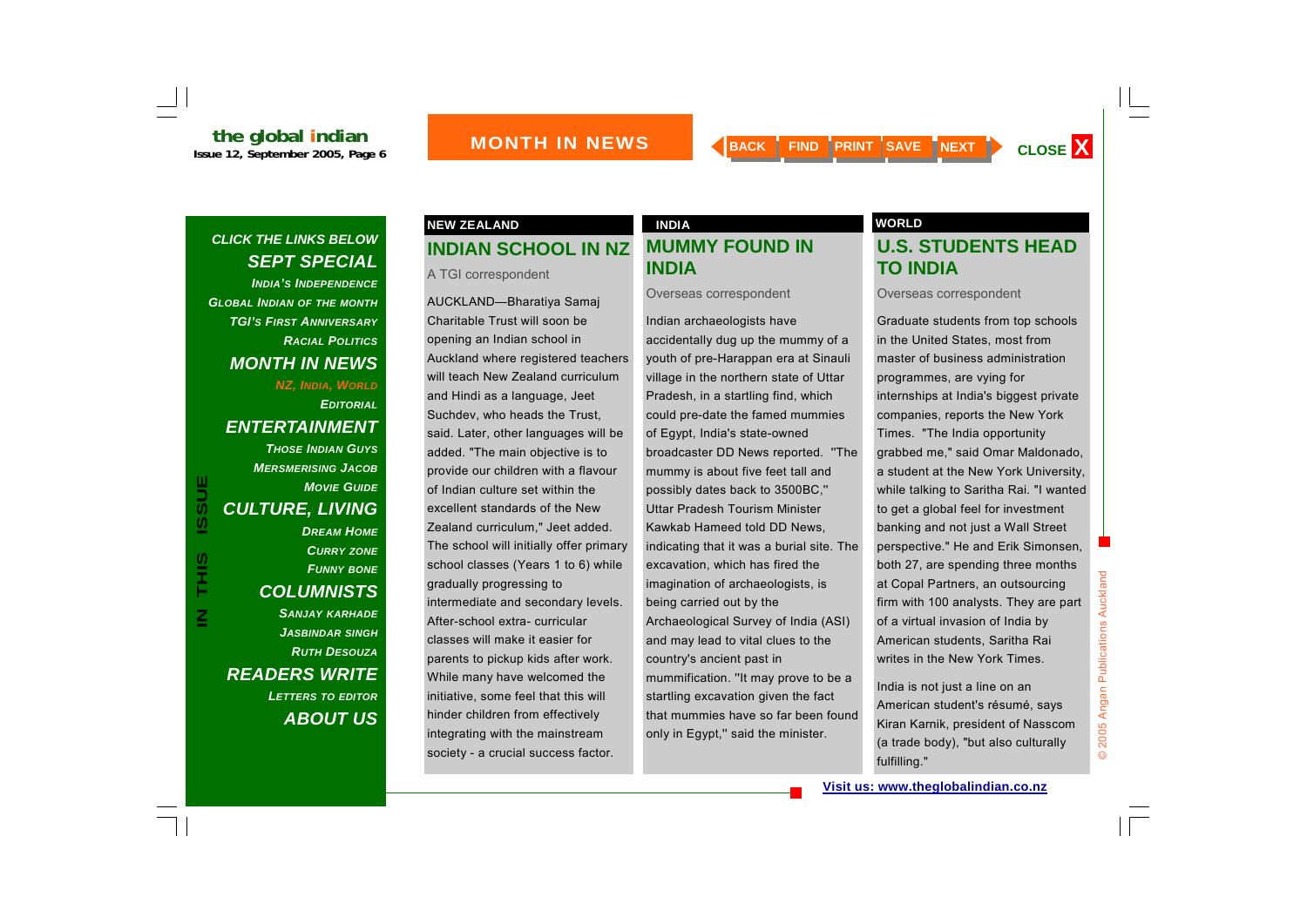**the global indian**<br>Issue 12, September 2005, Page 7

*INDIA'S INDEPENDENCEGLOBAL INDIAN OF THE MONTH TGI'S FIRST ANNIVERSARYRACIAL POLITICSMONTH IN NEWS NZ, INDIA, WORLD EDITORIALENTERTAINMENT THOSE INDIAN GUYS*

*MERSMERISING JACOBMOVIE GUIDECULTURE, LIVING DREAM HOMECURRY ZONE FUNNY BONE COLUMNISTS SANJAY KARHADE JASBINDAR SINGH RUTH DESOUZAREADERS WRITE LETTERS TO EDITOR ABOUT US*

#### **WHAT COMES FIRST: MONEY OR SAFETY?**

t a time when the election<br>debate is revolving around tax policy and student loans, four incidents of 'brainless' violence within 48 hours rocked the country. First victim was 20-year old Chris Currie who lost his life after an 8kg concrete slab (thrown from an overhead bridge by a 14-year old teenager) smashed through his windscreen. The same day, a 24-year old bus passenger was knocked unconscious by a stone thrown at the Stegecoach bus she was travelling in (the bus driver happened to be an Indian – Harinder Singh). The front page of the NZ Herald next day carried a picture of a truck driver who was almost beaten to death with claw hammer in a road rage incident. On the same day, police between crime rate and discovered another incident of stone pelting in Auckland (described as actions of 'brainless copycats' by NZ Police Acting Superintendent John Kelly). Three instances of stonepelting and another one of road rage rocked everyone's faith in the law and

order situation, even as we try to get over the grief of dairy-worker Vaghela's brutal murder a couple of months ago. New Zealand First Chief Winston Peters' anti-Muslim remarks have done more damage than good for New Zealand's peace-loving multicultural society.

#### Why is New Zealand's electoral debate so short-sighted? The NZ Institute of Economic Research made an alarming prediction that our economic growth rate is expected to fall from 3.6% in 2005 to 1.5% in 2007. At a time when economic growth should be our driving factor, we are debating over \$8 a week savings in tax? Overseas experience has established a direct correlation unemployment rate. Empty mind is devil's workshop. Economic growth generates more employment, and positively counters crime rate. Should we cure the disease or treat the symptoms? Well, let's cure the symptoms first, by tackling the Why is our electoral<br>debate so short-sighted?"

existing crime rate, rather than wasting valuable policing hours on catching speeding motorists.

In the long run, the focus should be on nurturing our entrepreneurs and on attracting more foreign investment to boost economic activities. We need to look at factors that attract foreign investment. Yes, it's indeed easy to set up business in New Zealand and we score very well in the OECD group on this front. But what happens next? How easy is it to run a business in New Zealand? The business-owners that I have spoken to, express two common barriers: lack of skilled labour, and a very high tax rate. Almost 90% of New Zealand companies are small and medium enterprises. On an average, every small business employs between two and 10 staff, creating valuable jobs.

Improved economic growth will create more jobs, put more money in New Zealanders' pockets and create an overall sense of well-being. A healthy (and wealthy) society creates an environment that discourages such "brainless crime"!

© 2005 Angan Publications Auckland

2005

Angan Publications Auckland

**ISSUE**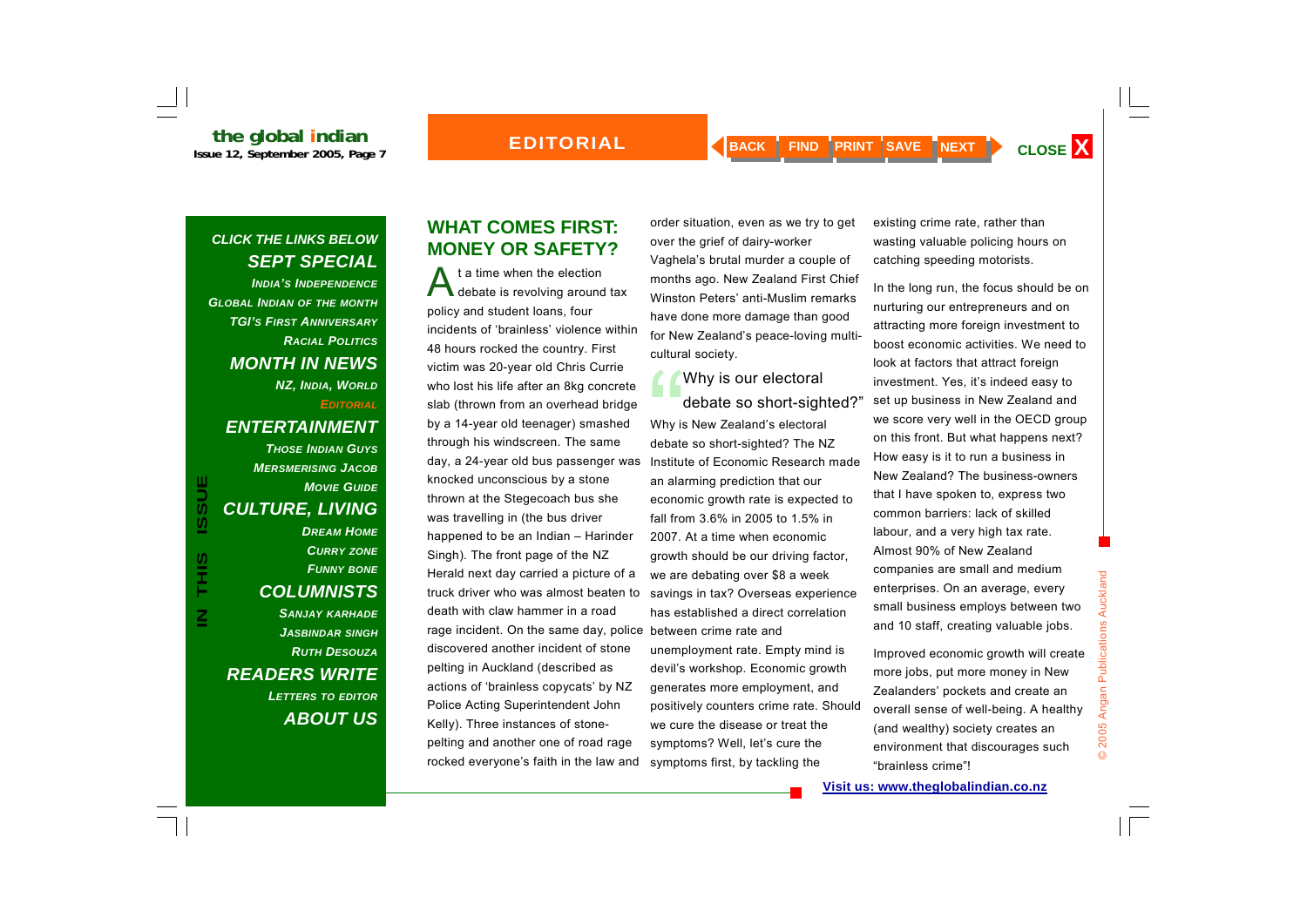#### **ENTERTAINMENT**

#### *CLICK THE LINKS BELOW SEPT SPECIAL*

*INDIA'S INDEPENDENCEGLOBAL INDIAN OF THE MONTH TGI'S FIRST ANNIVERSARYRACIAL POLITICSMONTH IN NEWS NZ, INDIA, WORLD EDITORIALENTERTAINMENT THOSE INDIAN GUYSMERSMERISING JACOB*

#### *CULTURE, LIVING DREAM HOMECURRY ZONE FUNNY BONE COLUMNISTS SANJAY KARHADE JASBINDAR SINGH RUTH DESOUZAREADERS WRITE LETTERS TO EDITOR ABOUT US*

*MOVIE GUIDE*

### **THOSE INDIAN GUYS**



*The Maidment Theatre, Auckland, 8pm, Sep 13th – 17th, Bookings: 09 3082383*

dance routines and witty repartee, this show is a true winner. *'From India with Love'* is set in the 1950s and follows the

five night season in

movie sequences,

Auckland! With projected

puppetry, Bollywood style

fter 'sold-out'<br>success at the 2005

NZ International Comedy Festival and Malaysia tour, *'From India with Love'* has returned for a

adventures of Manhur and Pushpa; two of the famous characters from Those Indians Guys' first show D'Arranged Marriage. Manhur is a fisherman with nothing and Pushpa is a simple village girl with a sick father. After they meet and fall in love thanks to a hilarious Bollywood dance routine they decide to journey to New Zealand to earn money to pay for papa's treatment. But the journey is not what they expect. After getting shipwrecked on the shores of Aotearoa and meeting the local Iwi, they are forced to live in a floorless shack with no running water and power. But with the help of some Hindu gods, and local Indian community, Manhur and Pushpa get on their feet and a living in this land called New Zealand.

### **Reject prejudice,** vote for principles, give your party vote to Labour

Labour is committed to building

Labour is committed to band<br>an inclusive and tolerant nation

an inclusive and tolerance

It is the party vote which

determines the next<br>government. So give two ticks<br>contember 17.

Prime Minister<br>Leader of the New Zealand Labour Party

government. So give the 17.

determines the next

Helen Clack

**Helen Clark** 

**Prime Minister** 

difference.



**Ashraf Choudhary M** 



#### **Labour's Policies** for the Future

- Extend Language Line
- Invest in settlement strategy
- Fund workplace language programmes
- Boost industry training
- Promote better health
- Fund ethnic liaison within the police

**To find out more** about Labour's policies for the future, including my seven commitments, contact me or visit www.labour.org.nz

© 2005 Angan Publications Auckland

ublications

Auckl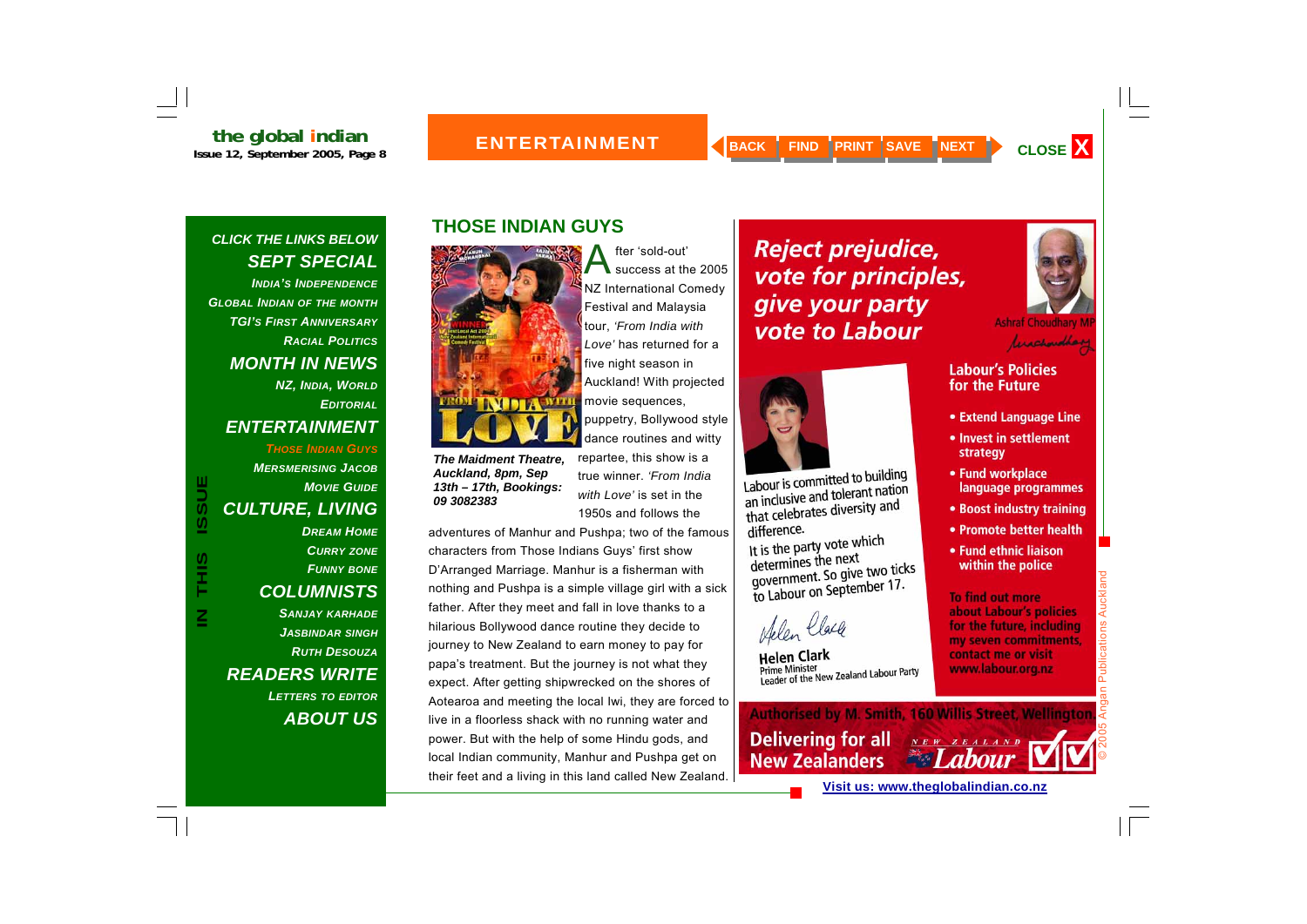#### **ENTERTAINMENT**

#### *CLICK THE LINKS BELOW SEPT SPECIAL*

*INDIA'S INDEPENDENCEGLOBAL INDIAN OF THE MONTH TGI'S FIRST ANNIVERSARYRACIAL POLITICSMONTH IN NEWS NZ, INDIA, WORLD EDITORIALENTERTAINMENT THOSE INDIAN GUYSMERSMERISING JACOB*

*CULTURE, LIVING DREAM HOMECURRY ZONE FUNNY BONE COLUMNISTS SANJAY KARHADE JASBINDAR SINGH RUTH DESOUZAREADERS WRITE LETTERS TO EDITOR ABOUT US*

**IN THIS ISSUE**

SIL<br>H

**ISSUE** 

*MOVIE GUIDE*

acob Rajan's plays – the Indian  $\bigcup$  Trilogy – that concluded in Auckland and Wellington last month were a treat! These three masterpieces transport you to a occasionally hear a stray giggle in the audience at a sad different world during the 90-odd minutes of work-of-art. Although each play is full of laughter, Jacob has taken the humour to a different level. His humour is incidental

**MERSMERISING JACOB** 

Sangeeta Anand

is through the waves of laugher, there is a constant undercurrent of sadness. Sad moments come so swiftly, that you

moment. The special effects (for want of a better word) are well-rehearsed and creative. The use of mask in all the three plays can be a bit of a handicap for the



as you realise only in

the end. Each play is a journey, like a jigsaw puzzle, where you are given different pieces, and you put them together to complete the picture. You get these pieces of information throughout the journey, punctuated with many funny spots on the way, and as the story progresses you get more and more curious to know "what is this leading to". You get the answer only in the penultimate moment in Although traditionally Jacob's plays attract a majority of the story, as all sub-stories naturally merge to complete the picture.

Another unique aspect of Jacob's plays is that each moment is quite unpredictable, and although the journey

engrosses them throughout the journey. The mask poses a challenge to actors as well, since three quarters of their face remain covered. The actors are forced to rely on their movements, posture and voice. The handicap is strength of Jacob's plays. His well-practised voice modulation almost re-creates the characters on stage that keep lingering in your mind long after the play is over. white audience, this year we saw quite a few Indian faces in the auditorium. Narrating the stories of the plays will be futile here, since it is the delivery and the medium that make the experience unique. Don't miss the trilogy when its back in your town next.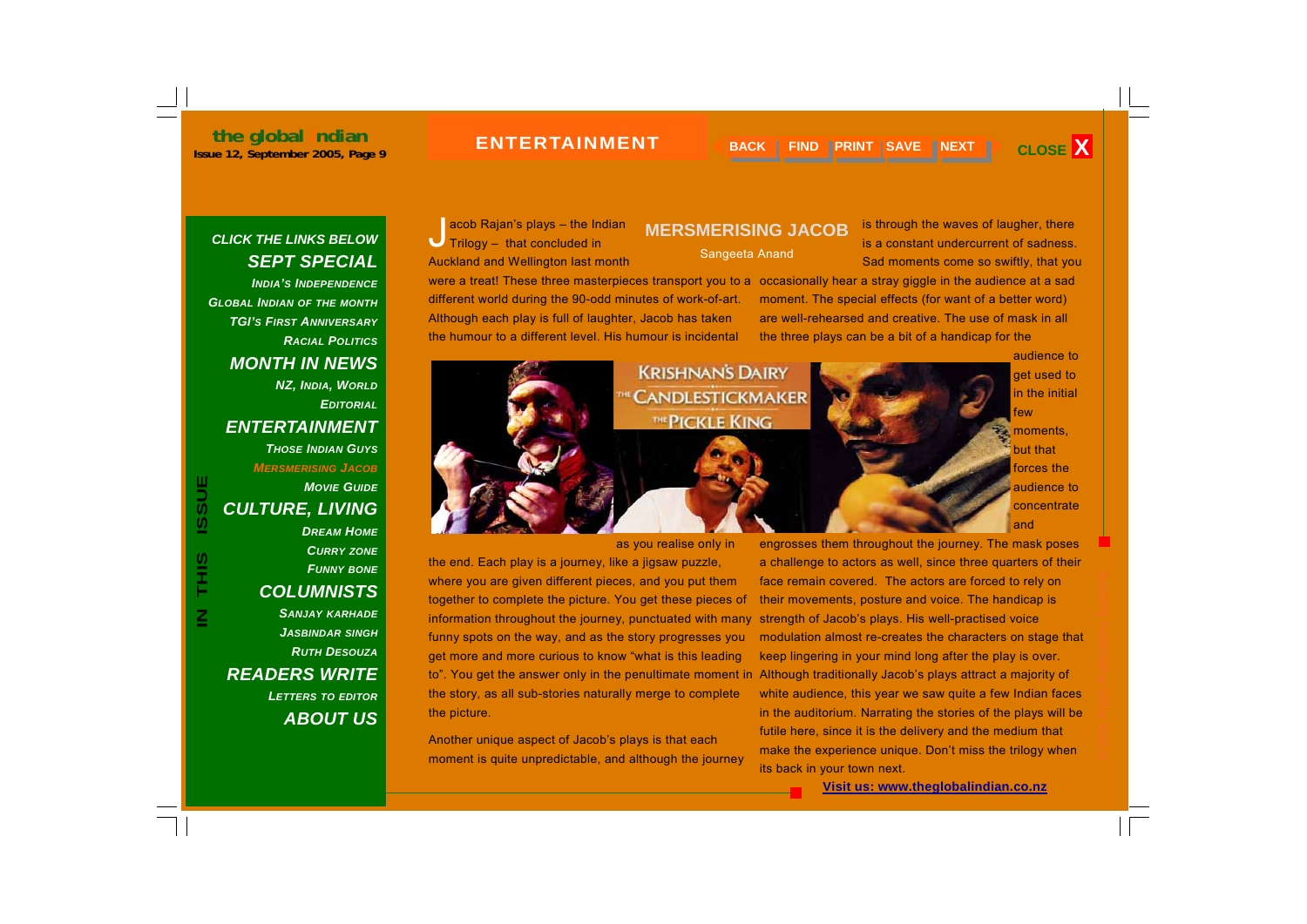#### **MOVIE GUIDE**

#### *CLICK THE LINKS BELOW SEPT SPECIAL*

*INDIA'S INDEPENDENCEGLOBAL INDIAN OF THE MONTH TGI'S FIRST ANNIVERSARYRACIAL POLITICSMONTH IN NEWS NZ, INDIA, WORLD EDITORIALENTERTAINMENT THOSE INDIAN GUYSMERSMERISING JACOBMOVIE GUIDECULTURE, LIVING DREAM HOMECURRY ZONE FUNNY BONE COLUMNISTS SANJAY KARHADE JASBINDAR SINGH*

**IN THIS ISSUE**

SIHT<br>T

 $\overline{\mathsf{z}}$ 

**ISSUE** 

*RUTH DESOUZAREADERS WRITE LETTERS TO EDITOR ABOUT US*

#### **IQBAL**

Afer claiming his fame with *Hyderabad Blues*, and proving his mettle with *Rockford, Bollywood Calling and Teen Deewarein,* 

Nagesh



**COMING UP**  $\mathbf{a}$ Kukunoor is back. This time, he surpasses all previous deliveries  $\Box$ and reaches new heights. Producer Mukta Arts, known for many  $\overline{c}$ popular teleserials, introduces Shreyas Talpade, who has proved COMIN his talent in many Marathi teleserials. Don't miss this story of a deaf and dumb man dreaming to join the Indian cricket team.

#### **SALAM NAMASTE**



Yash Raj Films seem to have hit the gold pot with their formula of comedy movies, after years of dominance with romantic talkies. Directed by debutant Siddharth Anand (who wrote *Hum Tum*), this is a story of a live-in experiment of a

Melbourne–based Indian couple. This is first Bollywood movie to be completely shot in Australia. A must watch for some lighter moments!

#### **PROMISING MOVIES**

### **PROMISING MUSIC**

Mere Jeevan Saathi

(None)

#### **OTHER ATTRACTIONS**

#### **Chocolate**

Director: Vivek Agnihotri Cast: Anil Kapoor, Suniel Shetty, Arshad Warsi, Irrfan Khan, Emran Hashmi, and Sushma Reddy **Dil Jo Bhi Kahey** Director: Romesh Sharma Cast: Amitabh Bachchan, Revathy, Bhumika Chawla, Karan Sharma, Annabelle Wallis Aashique Banaya Aapne Director: Aditya Datt Cast: Emran Hashmi, Tanushree Datta, Sonu Sood **Ramji Londonwale** Director: Sanjay Daima Cast: R Madhavan, Sameera Bangargi, Harsh Chhaya, Raj Zutshi, Satish Shah, Akhilendra Mishra and Dayashankar **Pandey Mere Jeevan Saathi** Director: Suneel Dharshan Cast: Akshay Kumar, Karisma Kapoor,

Amisha Patel, Gulshan Grover, Ashish Vidyarthi, Maya Alagh and Alok Nath

*Movie Guide compiled by: Vishal Singh*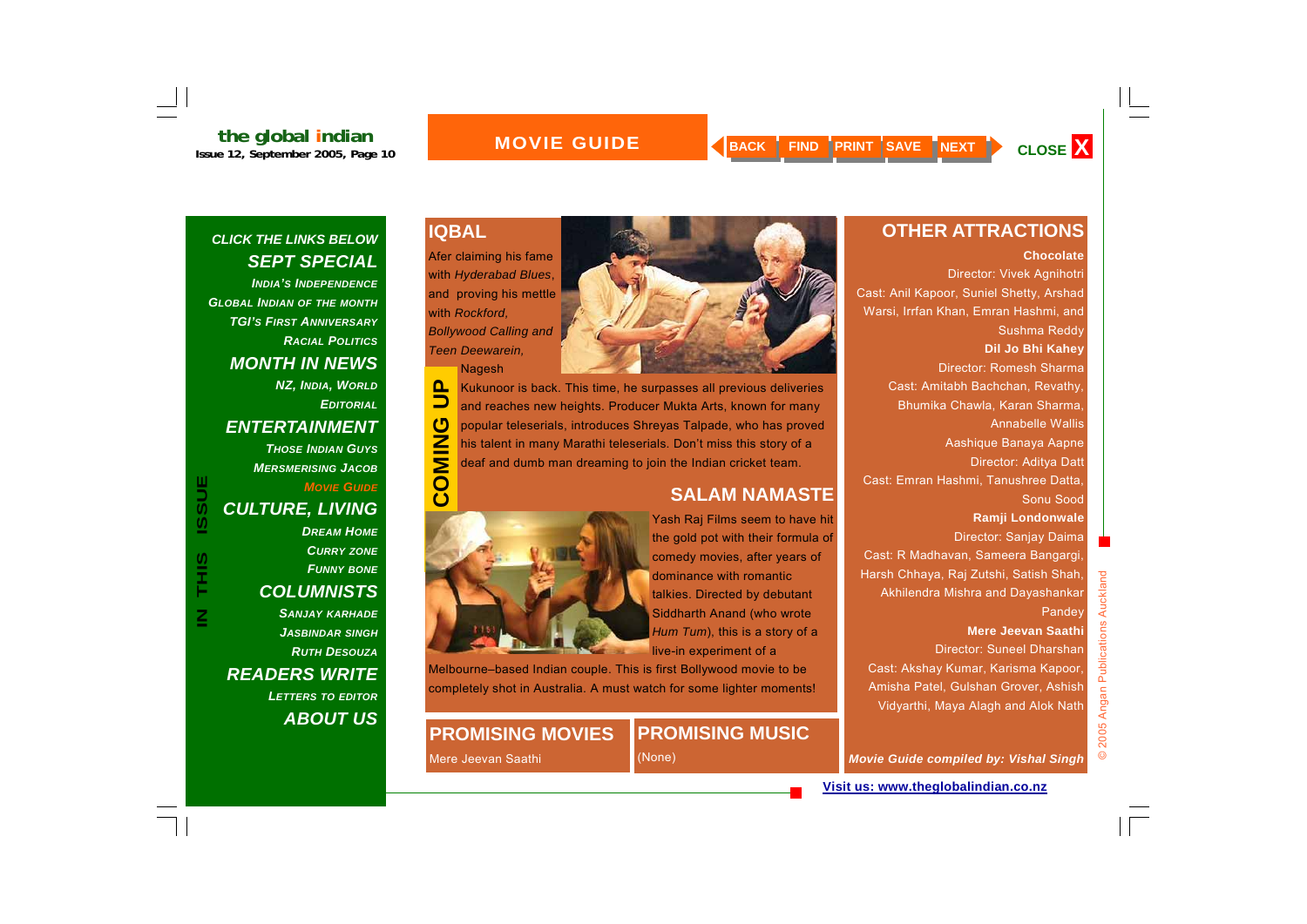#### **BOREAM HOME**

#### *CLICK THE LINKS BELOW SEPT SPECIAL*

*INDIA'S INDEPENDENCEGLOBAL INDIAN OF THE MONTH TGI'S FIRST ANNIVERSARYRACIAL POLITICSMONTH IN NEWS NZ, INDIA, WORLD EDITORIALENTERTAINMENT THOSE INDIAN GUYSMERSMERISING JACOBMOVIE GUIDECULTURE, LIVING DREAM HOMECURRY ZONE FUNNY BONE COLUMNISTS SANJAY KARHADE JASBINDAR SINGH RUTH DESOUZAREADERS WRITE LETTERS TO EDITOR ABOUT US*

**IN THIS ISSUE**

SHI<br>H

 $\overline{\mathsf{z}}$ 

**ISSUE** 

#### **FINANCING YOUR HOME**

areas which



when assessing your loan application: your ability to pay the loan and other fixed expenses; the house value and how much you want to borrow; and your personal characteristics.

The bank's view on your ability to pay a home loan varies from bank to bank. I have found some banks lend up to \$40,000 more than other banks, for an average home loan. Generally banks want to make sure they do not commit more than 35% of your gross income to the loan repayments, house insurance, rates and any other debts which will remain after the house is bought.

Banks will use the lower amount between your purchase amount and valuation as being the property's worth. The banks these days can provide finance up to 95% of the

property's worth. There are of course ways to obtain a 100% finance, but expect to pay a few thousand dollars more in the long run.

Banks also look at your personal characteristics. They look for stability in past employment, residence history and your savings history. They usually want to see that you have saved at least 5% of the value of the property. They of course do a credit check where they will look for any defaults, judgments or collections in the past five years. In this country if you don't have a credit history, you have a good credit history. Some banks also look at the number of recent enquiries at Baycorp, to understand your use of short term debt.

*If you are looking to buy your first home, investment property, contact Hamish on P: +649 361 3693; M: +6421 625 693; email: hamishpatel@mortgagesonline. co.nz. www.mortgagesonline.co.*

*nz*

#### **VIEWS IN NEWS**

#### **INDIAN JOURNALISTS SHOULD PROJECT INDIA POSITIVELY**

HYDERABAD—Indian media houses should invest to build their network abroad as an alternative to dependence on foreign news agencies for content and pictures, said Dr Sajaya Baru, media advisor to the India Prime Minister Dr Manmohan Singh, according to the *New Indian Express*. Giving a snapshot, he said India had just one foreign correspondent in China, while China has seven correspondents in Delhi to give a Chinese view of the Indian developments.

"After engineers, doctors, scientists and teachers, it is now the turn of the journalists to project India," he said.

Elaborating on the losses due to not having Indian journalists abroad, Baru said the good work by the Indian Navy in Sri Lanka during tsunami went unnoticed in the media here, the *New Indian Express* added.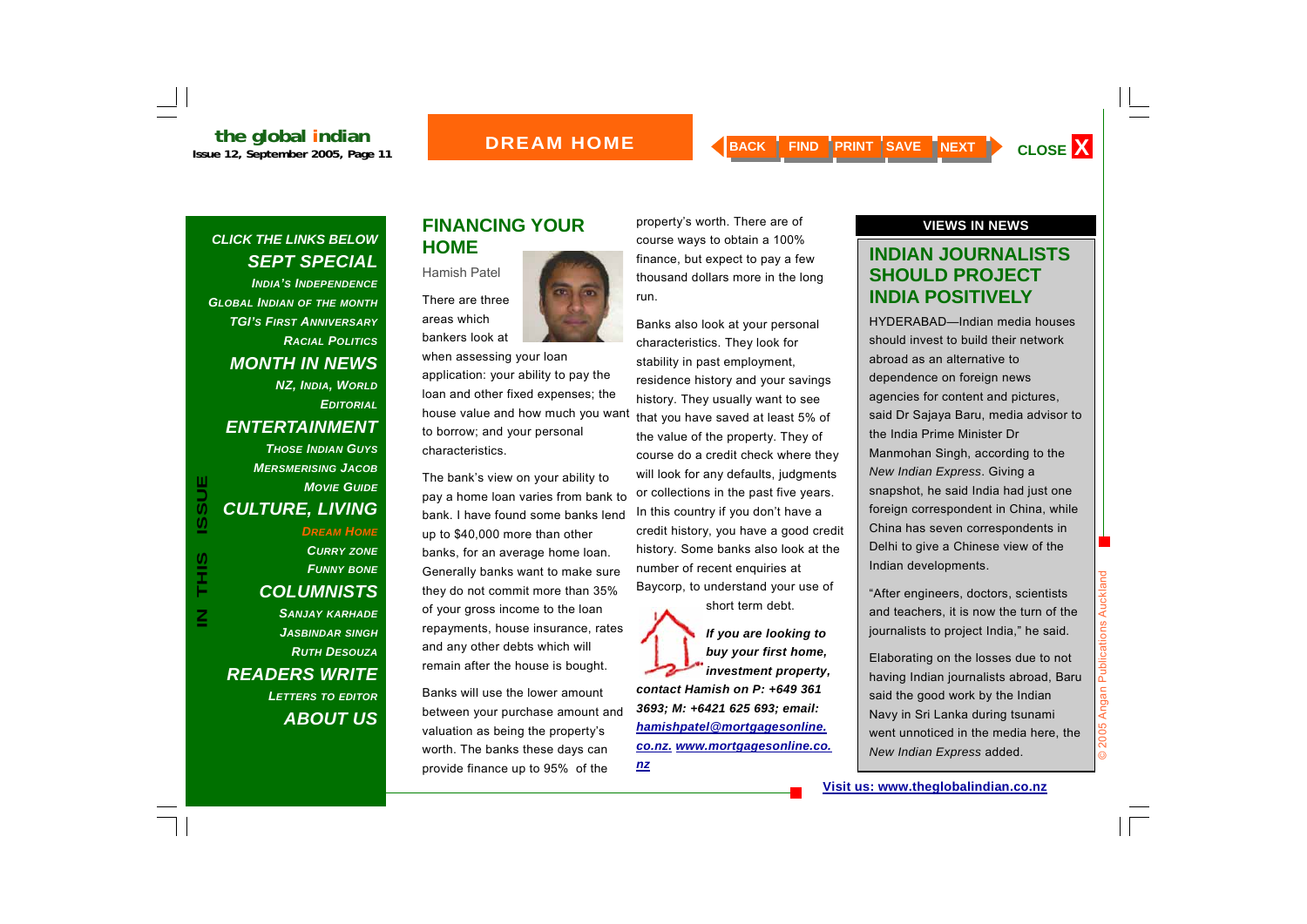#### **CURRY ZONE**

#### *CLICK THE LINKS BELOW SEPT SPECIAL*

*INDIA'S INDEPENDENCEGLOBAL INDIAN OF THE MONTH TGI'S FIRST ANNIVERSARYRACIAL POLITICSMONTH IN NEWS NZ, INDIA, WORLD EDITORIALENTERTAINMENT THOSE INDIAN GUYSMERSMERISING JACOBMOVIE GUIDECULTURE, LIVING DREAM HOMECURRY ZONE FUNNY BONE COLUMNISTS SANJAY KARHADE JASBINDAR SINGH RUTH DESOUZAREADERS WRITE LETTERS TO EDITOR ABOUT US*

**IN THIS ISSUE**

S<br>HH

 $\overline{\mathsf{z}}$ 

**ISSUE** 

### **KADHI (YOGHURT SOUP)**

Ashok Kumar Parmar

#### **Ingredients**

½ cupun-sweetened yogurtwater

½ teaspoonsaltturmericchilli powder

1 teaspoon black mustard seeds, dry chillies, bay leaves

2 teaspoons oil, pea flour

#### **Method**

Mix the yoghurt with water and pea flour in a small pot



Ashok, born in Fiji and living in Dunedin, develops software, and for a hobby, experiments in the kitchen.

will separate. Take it off the heat when it is sufficiently hot. In a very small fry-pan heat the oil, black mustard seeds, dry chillies and bay leaves. Heat until smoking and all the seeds have popped. If you do not have anything small, use a larger pan and when ready, pore the yoghurt mixture into it. Carefully pore into the yoghurt mixture and cover immediately.

Usually eaten with rice and a vegetable curry like Potato and Peas, Alu Fry or Alu Baigan.



National will:

- Strengthen families as the core of our society
- Help you get ahead with lower taxes
- Reduce your cost of doing business
- Ensure a world-class education system for all

New Zealand and international students

- Re-establish law & order in our communities
- one standard of citizenship and equal opportunities for all



**Ravi Musuku** PO Box 16-140,

Sandringham Auckland. Phone : (09) 845 0154 ravi.musuku@national.org.nz

Party Vote National for **Ravi Musuku** to represent the Indian community with dignity in Parliament



**Dr.Don Brash** www.donbrash.com Phone: (04)4719509 (Wellington) Phone: (09) 3770606 (Electorate) don.brash@national.org.nz

*Authorised by R Hay 73 Carr Road, Mt Roskill, Auckland* 

 $\odot$ 

#### **Visit us: www.theglobalindian.co.nz**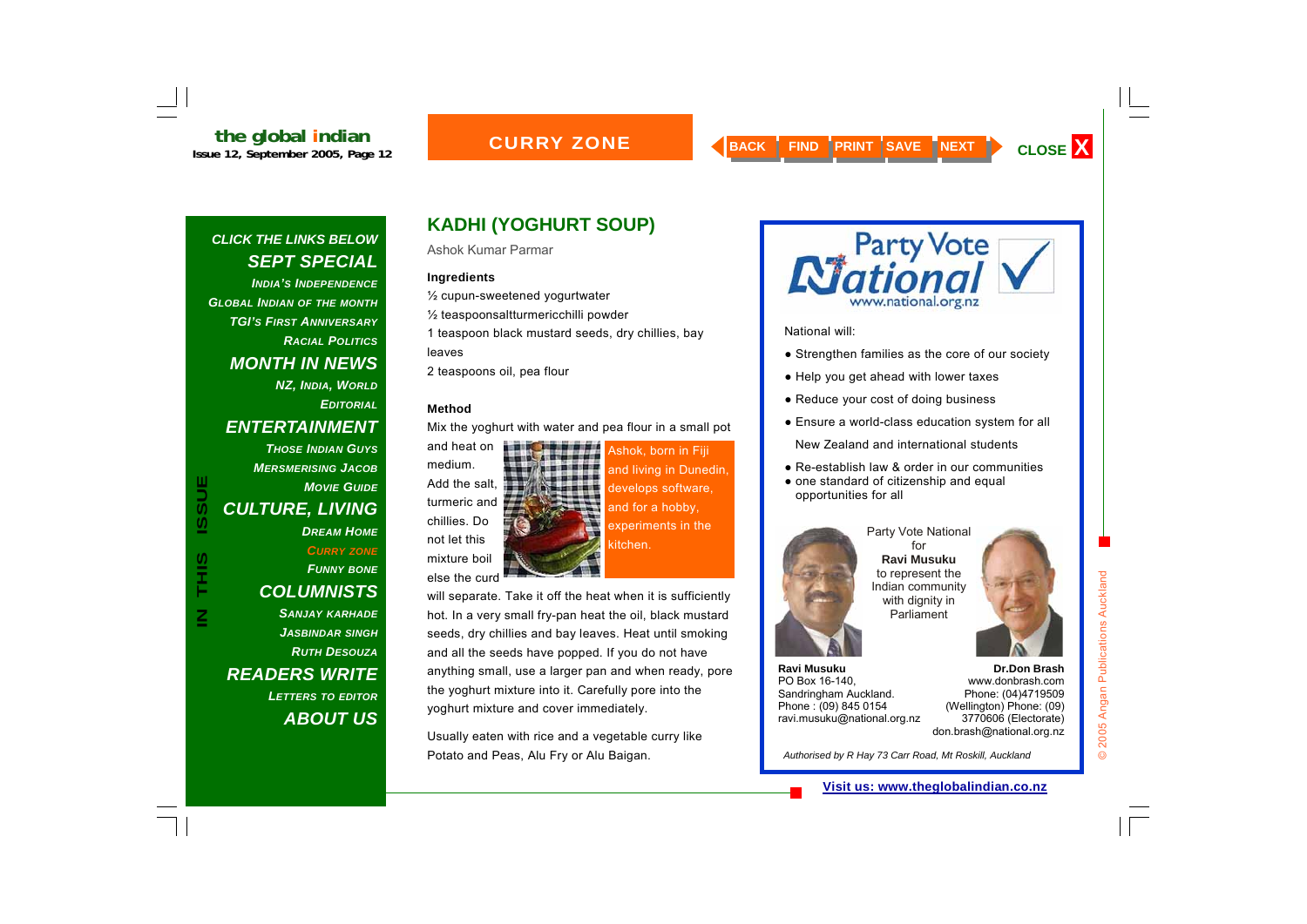#### **FUNNY BONE**

#### *CLICK THE LINKS BELOW SEPT SPECIAL*

*INDIA'S INDEPENDENCEGLOBAL INDIAN OF THE MONTH TGI'S FIRST ANNIVERSARYRACIAL POLITICSMONTH IN NEWS NZ, INDIA, WORLD EDITORIALENTERTAINMENT THOSE INDIAN GUYSMERSMERISING JACOBMOVIE GUIDECULTURE, LIVING DREAM HOMECURRY ZONE FUNNY BONE COLUMNISTS SANJAY KARHADE JASBINDAR SINGH RUTH DESOUZAREADERS WRITE LETTERS TO EDITOR ABOUT US*

**IN THIS ISSUE**

THIS

**ISSUE** 

### **YOU ARE AN INDIAN IF...**

Your dad is some sort of engineer or doctor.

Your parents say, "Don't forget your heritage."

You drive mostly Japanese cars

Piles of shoes tend to make it hard to open the front, back and closet doors

You learned about the birds and the bees from someone other than your parents

You've learned to keep bargaining even if the prices are rock bottom.

Your parents say, "Calculus? I took calculus in 8th grade!!"

Your parents have either made you play the piano, the violin or both.

You own a rice cooker or two

Everyone thinks you're "Indian" no matter what part of South Asia your ancestors were from.

You know what's going to happen in every Hindi movie before it happens

*Contributed by Prerana Prasad* 

*Would you like to share some of your favourite jokes, or funny anecdotes? Email us at editor@theglobalindian.co.nz* 

#### **Welcome home on Air India**



## **A wide choice of destinations**

**in India.** 

**Welcome home** 

**and feel the air of** 



**6 FAI Building, 220 Queen Street, Auckland Phone: +64 9 3031301; 3034941 Fax: 303 1300 Email: airindia@xtra.co.nz www.airindia.com**

## **Q3R 3B=n A AIR-INDIA**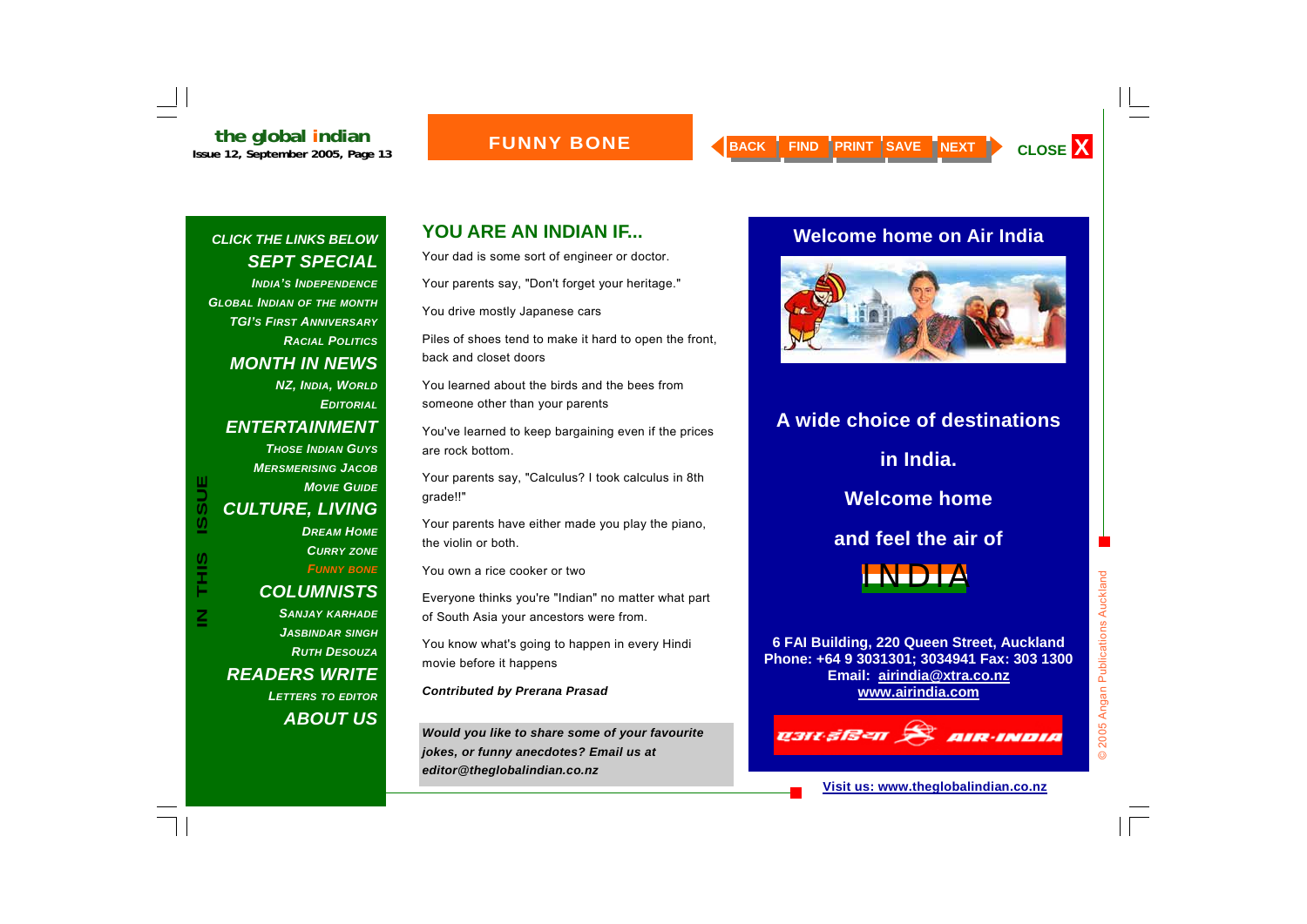*INDIA'S INDEPENDENCE GLOBAL INDIAN OF THE MONTH TGI'S FIRST ANNIVERSARYRACIAL POLITICSMONTH IN NEWS NZ, INDIA, WORLD EDITORIAL ENTERTAINMENT THOSE INDIAN GUYSMERSMERISING JACOBMOVIE GUIDECULTURE, LIVING DREAM HOMECURRY ZONE FUNNY BONE COLUMNISTS SANJAY KARHADE JASBINDAR SINGH RUTH DESOUZAREADERS WRITE LETTERS TO EDITOR* FUND BOULTURE, LIVING<br>
TURE, LIVING<br>
DREAM HOME<br>
DREAM HOME<br>
DREAM HOME<br>
DREAM HOME<br>
COLUMNISTS<br>
COLUMNISTS<br>
COLUMNISTS<br>
COLUMNISTS<br>
COLUMNISTS<br>
COLUMNISTS<br>
COLUMNISTS<br>
COLUMNISTS<br>
COLUMNISTS<br>
COLUMNISTS<br>
COLUMNISTS<br>
COLUM

*ABOUT US*

#### **TENDULKAR ON INDEPENDENCE DAY!**

Sachin Tendulkar (As told to Sanjay Karhade)

August 15 - the Independence Day - obviously has a great relevance for me and for every Indian. It reminds me of the determination and commitment shown by the freedom fighters and, of course, the sacrifices they made to achieve the freedom. I think this achievement will stand taller than any other accomplishment. We should all feel indebted to all those who fought for the cause. They fought, and how! Mahatma Gandhi had his own style, so did Subhash Chandra Bose! Their approach may have been different, but both showed aggression without doubt and remained



committed to the cause. In my opinion, they are the real heroes!

Personally, I was taught the meaning of word "freedom" by my parents—not verbally but by their actions. They gave me all the freedom to decide what I wanted to do and never forced their ideas. I think this was very important. This not only boosted my confidence but also gave me a sense of responsibility. It also meant that my parents had

the confidence that I will not misuse the freedom given to me and will single-mindedly walk the right path. And yes, I will try and continue to be the same as far as Sara and Arjun are concerned. I firmly believe that one must enjoy what he or she is doing. The force, if it has to come, should come from within. That's the key to success.

I am always asked whether or not I feel lost out on the teenage *masti* (fun). As I started representing India at the young age of 16, they feel I have missed out on that. But frankly, I have not. Tell me, will a strict vegetarian miss a non-vegetarian meal? He will not. It's the same with me. I have never tasted that teenage *masti*; how and why will I miss or feel lost out on that front? I have enjoyed every bit of my struggle and success, ups and downs! I think I am a

winner all the way.

Well, I did feel little cramped post the July-26-deluge. However, considering the loss caused to human lives and the difficulties faced by the disaster-struck people from my Mumbai and Maharashtra, my "cramped" feeling is just like a vapour. I think the warriors who fought the floods so courageously showed the character of Mumbai and Mumbaikars. And it will be more fitting to remember July 26 for the spirit shown by the Mumbaikars rather than for the deluge-related tragedy.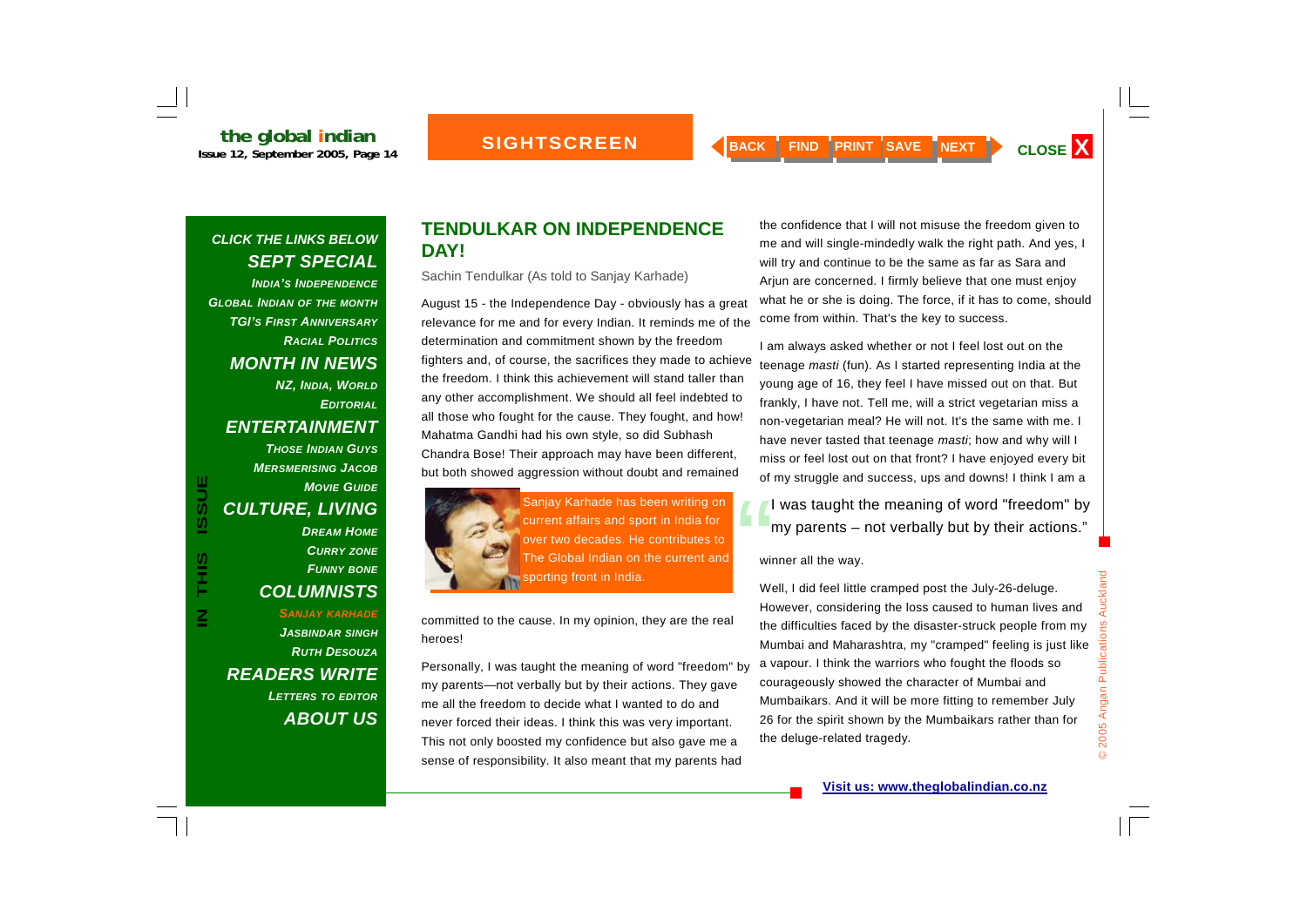#### *CLICK THE LINKS BELOW SEPT SPECIAL*

*INDIA'S INDEPENDENCEGLOBAL INDIAN OF THE MONTH TGI'S FIRST ANNIVERSARYRACIAL POLITICSMONTH IN NEWS NZ, INDIA, WORLD EDITORIALENTERTAINMENT THOSE INDIAN GUYSMERSMERISING JACOBMOVIE GUIDECULTURE, LIVING DREAM HOMECURRY ZONE FUNNY BONE COLUMNISTS SANJAY KARHADE JASBINDAR SINGH RUTH DESOUZA READERS WRITE LETTERS TO EDITOR*

**IN THIS ISSUE**

S<br>HH<br>H

 $\overline{\mathsf{z}}$ 

**ISSUE** 

*ABOUT US*

#### **PROTECTING YOUR KEY ASSET**

#### Jasbindar Singh

What is the most important asset you possess? I hope your answer is something more than your good looks or net worth! It is your health actually – something so fundamental that we take it for granted. After all, it is your health that enables you to achieve all that you hold dear and significant including that financial balance! And yet it seems we assume it as a given until we have just about lost it.

I had a good lesson in this after a long and nasty bout of winter flu. Having forced myself in the "doing department," was it any surprise that my system was ready for a much deserved rest and recuperation. The body, like the car, wheels us around. And to avoid unnecessary breakdowns, we need to keep it in prime condition. A good, regular health check along with restful breaks is not only pre-cautionary but gives us peace of mind and confidence. So how give us a sense of joy and lift our

are you doing in the physical and mental stakes? When was the last "Everyday do what gives you pleasure. Passion is doing what you love everyday!"

time you listened to the body's signals of dis-ease and took appropriate action? Don't leave it till too late, will you?

I gave myself the luxury of a few days in Sydney this month. It was a beautiful winter day with just the perfect temperature to walk around the harbour bridge. The cream camellias were in full bloom and diagonally across from the Museum of Contemporary Arts, the Opera House stood proud and majestic. The many ferries along with the birds were in full flight in the harbour. Time stood still as I was both mesmerised and restored by the moment. A mini nirvana!

I was reminded that as we go about our busy days, we have to tune in and relish those sacred moments, which

spirits. We have to enjoy the journey otherwise we are forever arriving.

Develop an orientation of

*Jasbindar Singh is a business psychologist and executive coach. www.sqconsulting.co.nz* 

gratitude and appreciation - this not only makes you feel good; it also boosts the immune system. Cherish the special moments as they all make up the kaleidoscope of your unique and remarkable life. And make sure you give your health the priority that it deserves.

#### Delivered to your inbox



### Wherever you are, free **the global indian** NZ's e-zine for Indians abroad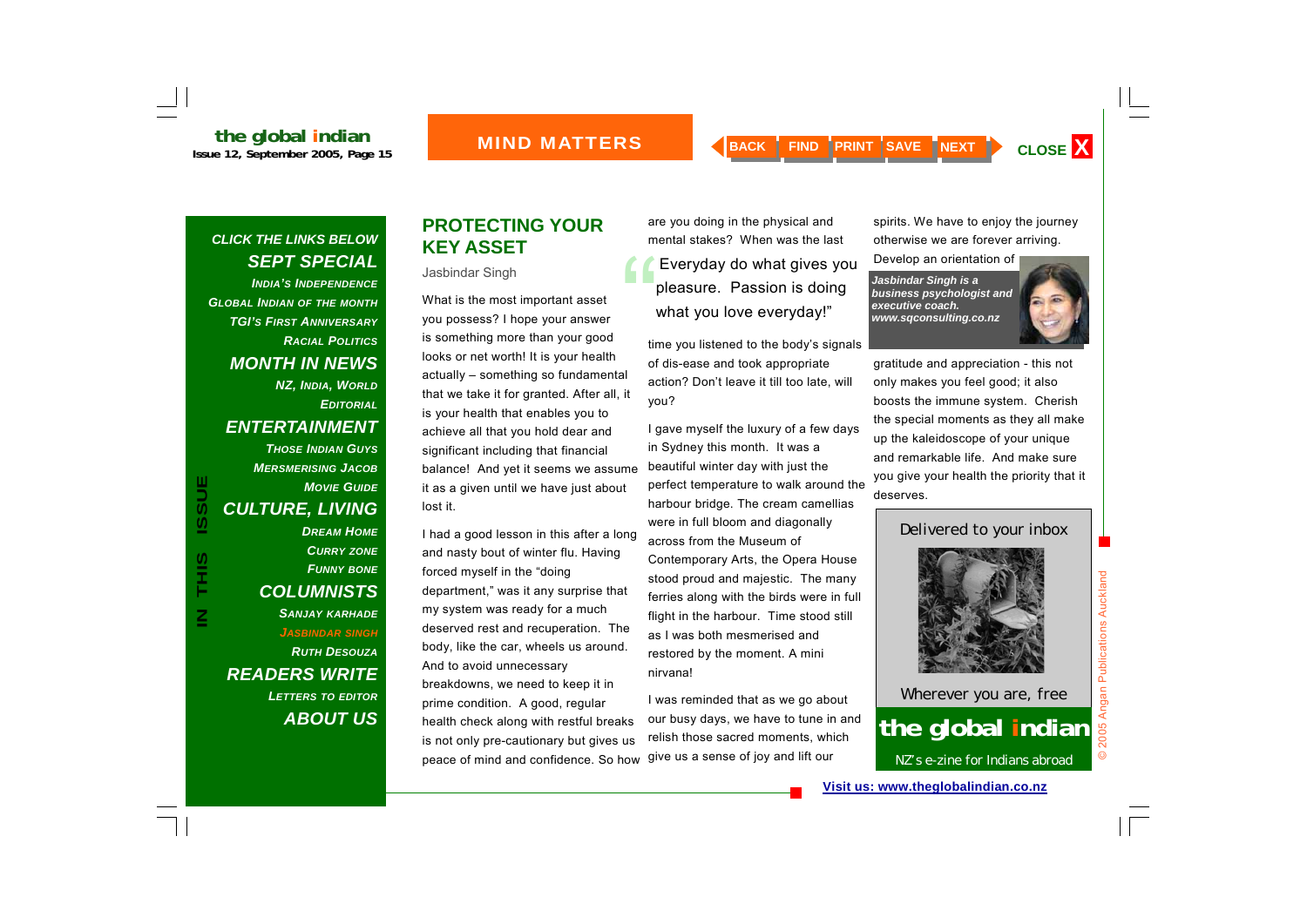*INDIA'S INDEPENDENCEGLOBAL INDIAN OF THE MONTH TGI'S FIRST ANNIVERSARYRACIAL POLITICSMONTH IN NEWS NZ, INDIA, WORLD EDITORIALENTERTAINMENT THOSE INDIAN GUYSMERSMERISING JACOBMOVIE GUIDECULTURE, LIVING DREAM HOMECURRY ZONE FUNNY BONE COLUMNISTS SANJAY KARHADE JASBINDAR SINGH RUTH DESOUZA*

*READERS WRITE LETTERS TO EDITOR ABOUT US*

#### **BEING INTERTWINED**

Ruth DeSouza

T $\blacksquare$  wo inspiring events in one<br>weekend and I didn't even win Lotto! The Muslim women's Hui held at Zayed College in Mangere and the Engaging Communities conference in Brisbane. Among the presenters was Warren McMillan (Multicultural affairs Queensland) who emphasised the importance of being deeply connected and intertwined with all who live in our communities, so that we don't accept any intolerant behaviour toward any one group because they are part of our lives, our extended family, our colleagues and we won't stand for anyone harming or being intolerant of our family. The Muslim women's Hui was part of the larger project of Islamic awareness week and is a great

example of opening our lives up to others. How can we expect to be included if we ourselves are not inclusive?

Mary Robinson, Former President of Ireland and Dr. Jose Ramos-Horta

> How can we expect to<br>be included if we ourselves are not inclusive?

Foreign Minister, Timor Leste and Nobel Prize winner spoke of not just our rights as citizens but our responsibilities. Queensland's multicultural policy encapsulates this notion and we could learn from it while maintaining our obligations to M āori under Te Tiriti. Simply put, they revolve around three principles:

Access, participation and cohesion and I've adapted them somewhat for our New Zealand context. We need to ensure that all who live in Aotearoa/New

Zealand enjoy



*Ruth is a researcher, educator and mental-health nurse.* 

equitable access to services and programmes; enjoy equal rights, responsibilities and opportunities to participate in, contribute to and benefit from all aspects of life; and finally all share responsibility for the continuing development of Aotearoa New Zealand as a cohesive and harmonious society. Contributing to our communities and venturing outside them, would be a great start.

#### the global indian tell-a-friend draw

Would you like to win a surprise gift? Just send us email addresses of your 20 friends in New Zealand. They'll get our future issues free, and you will go in a draw to win a surprise gift. Entries close 20th July. Email: editor@theglobalindian. co.nz (Open to New Zealand readers. Email addresses should be valid

and should be of people living in New Zealand. Management's decision will be final.)

**August winner: Babita Prasad. Congratulations! Please contact us before** 10th September.

© 2005 Angan Publications  $\odot$ **WIN ASURPRISE GIFT** 

2005 Angan Publications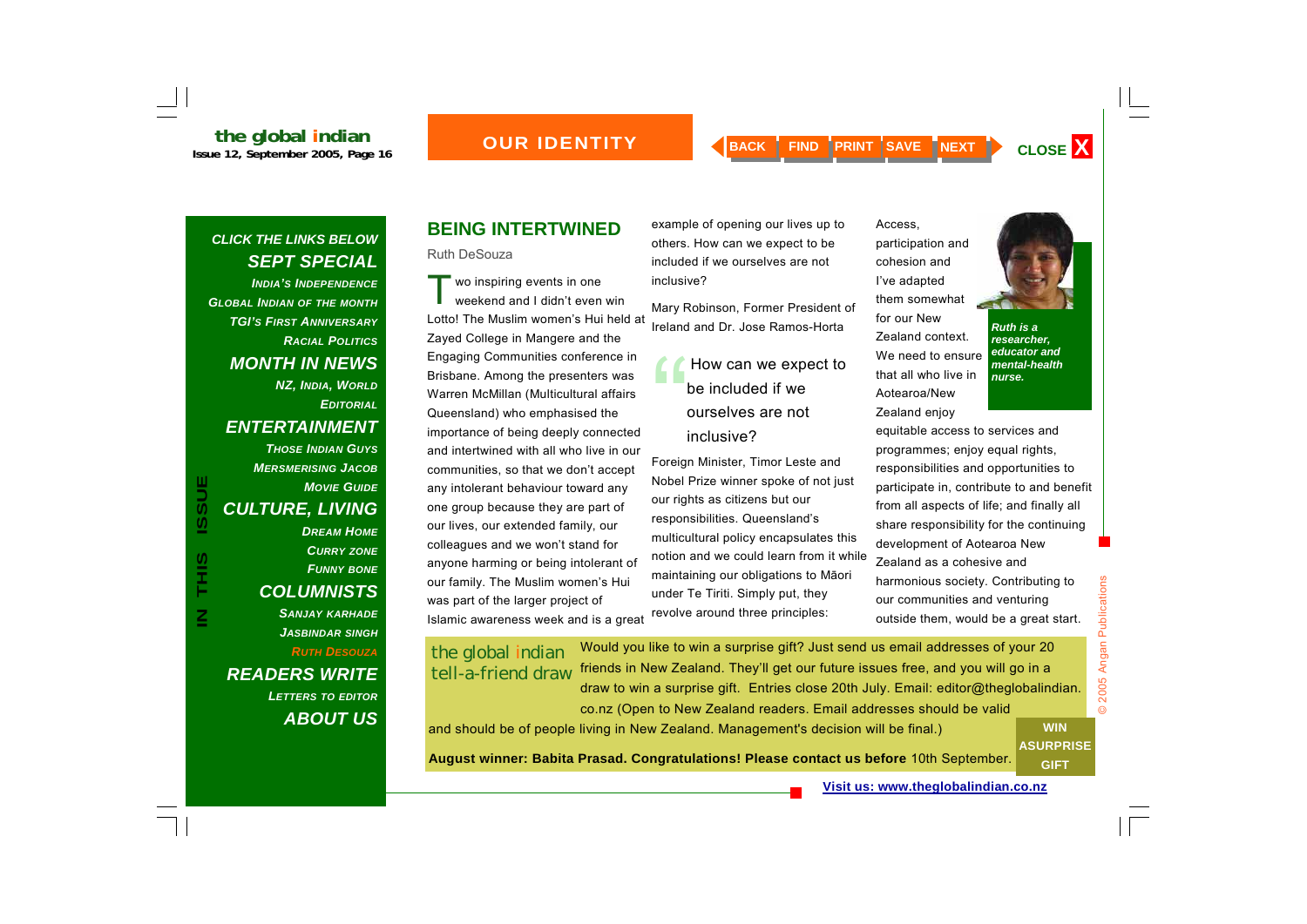*INDIA'S INDEPENDENCEGLOBAL INDIAN OF THE MONTH TGI'S FIRST ANNIVERSARYRACIAL POLITICSMONTH IN NEWS NZ, INDIA, WORLD EDITORIALENTERTAINMENT THOSE INDIAN GUYSMERSMERISING JACOBMOVIE GUIDECULTURE, LIVING DREAM HOMECURRY ZONE FUNNY BONE COLUMNISTS SANJAY KARHADE JASBINDAR SINGH RUTH DESOUZAREADERS WRITE LETTERS TO EDITOR ABOUT US*

**IN THIS ISSUE**

Ĩ

**ISSUE** 

#### **INDEPENDENCE OR LABOUR-DEPENDENCE?**

**NER** 

I would like to bring to the notice of the readers of The Global Indian the happenings at the Indian Independence Day celebrations at the Aoetea Centre on organized by the Bharatiya Samaj.

Jeet Sachdeva who is heading up this organization did not know who Dr. Don Brash was. When the opposition leader's office contacted Jeet to give Dr. Brash an opportunity to greet the Indian community, Jeet refused and said that he did not know who Don Brash was. I went with my party colleagues Dr. Richard Worth (MP Epsom) and Dr. Jackie Blue (National candidate of Mt Roskill).We were also not given any opportunity to greet the Indian community. Jeet introduced Helen Clark and said that all the Indians will vote for her and that she would return to power. As representatives of a charitable trust collecting funds from donors and other government and charitable trusts, Jeet and the organizers have acted in a partisan manner by supporting the Labour party and its leader. I very strongly condemn this and feel that Jeet Sachdeva should not be heading this Trust. Jeet's motive in running the organization and the way it is run are questionable.

#### *Ravi Musuku, National Candidate for Mt Albert*

I happened to attend three Indian and one Pakistani Independence Day celebrations last weekend. All but



one at Mahatma Gandhi Centre could have been called the 'Labour Party Celebrations'. With the pretext of providing free entertainment, these organisers seem to be utilising the crowd to achieve their political goals. Helen Clark was the Chief Guest in each of the four functions and the organisers were openly praising the good deeds of Helen Clark and she should be returned to

power. Organizers can not assume that every Indian/ Pakistani is a Labour supporter. The community leaders are walking down a dangerous political path by aligning themselves with a single party. What happens if National comes to power? Yes, it is an honour to have the Prime Minister of the country in any function, but promoting a single political party is not healthy in the long run. I am sure these organisations receive some form of funding/ grants/subsidies which come out of ratepayers' money!

Also, having three Indian celebrations within a span of 24 hours in Auckland clearly indicates that there are deep divisions within the community. The whole purpose of this exercise is to pursue personal agenda. Perhaps few more JPs and QSMs?

#### *Ram Rai, Auckland*

*(We did not get any response to our email on this matter from Jeet Suchdev—Editor)* 

WE WELCOME LETTERS TO EDITOR. BEST KETTER WILL WIN A SURPRISE GIFT!